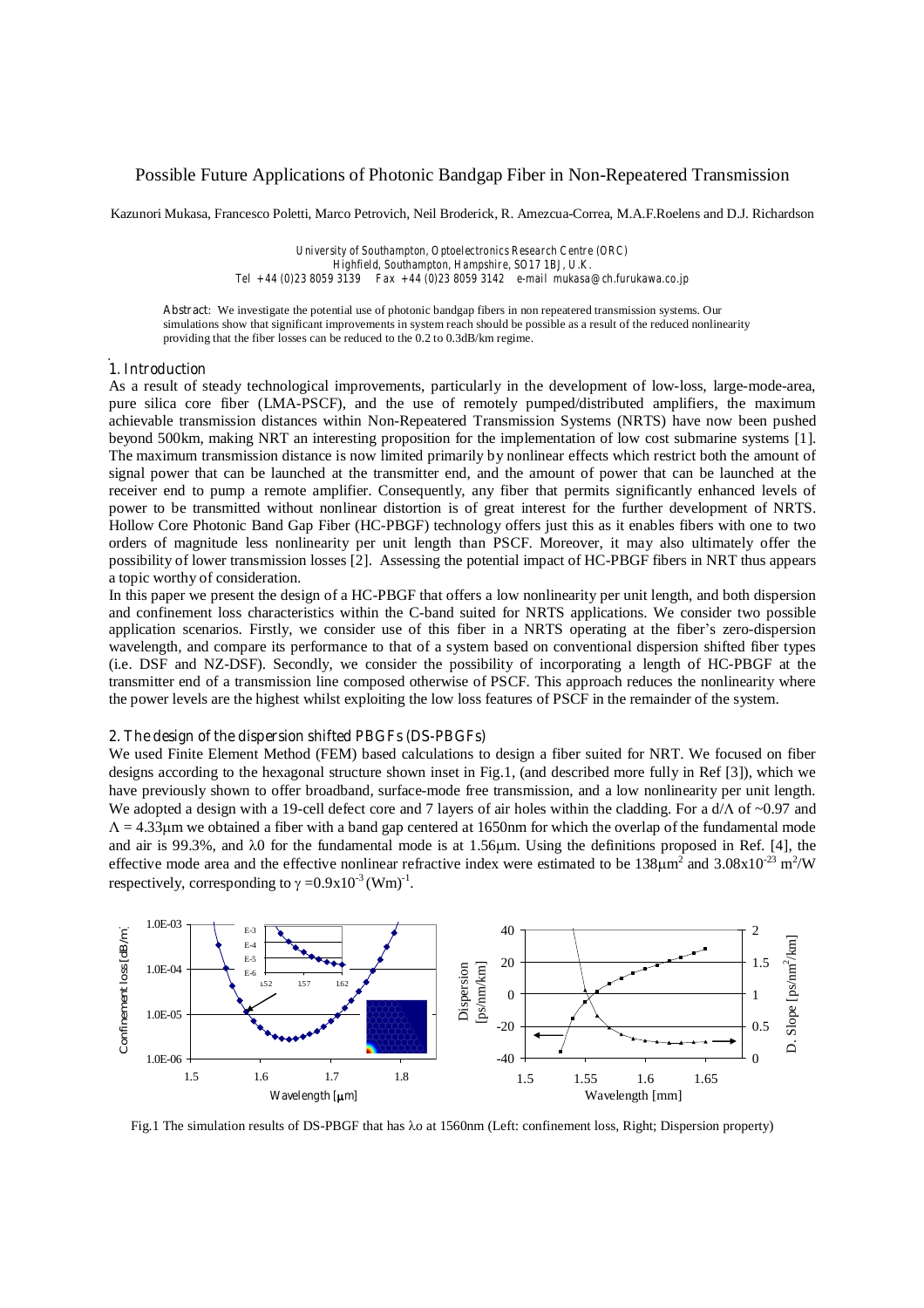The dispersion of this fiber was -5.13ps/nm/km at 1550nm meaning that it could be used as negative-dispersion NZ-DSF at this wavelength, although it is to be appreciated that the dispersion slope is very large (1.056ps/nm<sup>2</sup>/km). This slope would need to be compensated for WDM applications. The predicted confinement losses were 0.11dB/km at 1550nm and 0.04dB/km at 1560nm, although these losses could be further reduced with the incorporation of an additional ring of cladding holes. The fiber is capable of supporting higher order modes however these have a far higher confinement loss and consequently we consider only the fundamental mode in the calculations that follow. Furthermore we neglect the impact of PMD and multi-path interference.

# **3. Single channel non-repeater transmission over** O**0 of DSF, NZ-DSF and PBGF**

We evaluated the system performance of this fiber for both 40Gb/s and 80Gb/s single channel CS-RZ transmission whilst operating at the zero dispersion wavelength at 1560nm, and compared this performance with that of conventional DSF and high performance NZ-DSF (NZ-DSF) [5]. We used commercial VPI<sup>R</sup> software for the simulations and performed calculations for PBGF losses of both 0.30dB/km and 0.22dB/km. The latter loss value corresponds to the estimated minimum loss resulting from capillary wave formation as predicted in Ref [2]. In all of our simulations the input power to the fiber was optimized to obtain the lowest possible Power Penalty (PP). The performance of the three different transmission lines was evaluated in terms of the power penalty at a BER of 10<sup>-9</sup> relative to the back-to-back case. A PP of 2dB was used as a criterion to define the maximum transmission length. The simulated transmission results are summarized in Table 1 and Fig.3. It is seen that the PBGFs support the longest transmission lengths for both 40Gb/s and 80Gb/s as a result of the low fiber nonlinearity. However, it is to be emphasized that maintaining a low fiber loss as well as nonlinearity is essential since for the 0.3 dB/km case the power levels required at the input approach the kW regime - which is obviously far from practical. However, these simulations serve to highlight the level of nonlinearity reduction associated with these fibers.

| Type                                                                              | Loss                                                                                                        | Dispersion                                                                                | Slope                                                                 | Aeff                          | n2                                                                                                                                                                        | 40Gb/s                                | 80Gb/s     |            |  |
|-----------------------------------------------------------------------------------|-------------------------------------------------------------------------------------------------------------|-------------------------------------------------------------------------------------------|-----------------------------------------------------------------------|-------------------------------|---------------------------------------------------------------------------------------------------------------------------------------------------------------------------|---------------------------------------|------------|------------|--|
|                                                                                   | dB/km                                                                                                       | ps/nm/km                                                                                  | $ps/nm^2/km$                                                          | $\mu$ m <sup>2</sup>          | $m^2/W$                                                                                                                                                                   | km                                    | km         |            |  |
| C-DSF                                                                             | 0.20                                                                                                        | 0                                                                                         | 0.070                                                                 | 45                            | 2.7E-20                                                                                                                                                                   | 170                                   | 120        |            |  |
| NZ-DSF                                                                            | 0.21                                                                                                        | $\Omega$                                                                                  | 0.100                                                                 | 85                            | 2.7E-20                                                                                                                                                                   | 200                                   | 160        |            |  |
| PBGF-1                                                                            | 0.30                                                                                                        | $\Omega$                                                                                  | 0.600                                                                 | 138                           | 3.08E-23                                                                                                                                                                  | 250                                   | 200        |            |  |
| PBGF-2                                                                            | 0.22                                                                                                        | $\Omega$                                                                                  | 0.600                                                                 | 138                           | 3.08E-23                                                                                                                                                                  | 330                                   | 300        |            |  |
| Tx 1<br>192.1THz<br>CS-RZ signal<br>$40$ Gb/s<br>Post-EDFA<br>10dB Gain<br>4dB NF | Pre-EDFA<br>AdB Gain<br>5dB NF<br>Optical filter Attenuator<br>Electrical Filter Clock recovery BER measure | Total A dB loss<br>Dispersion=0<br>Bessel, 3dB bandwidth=80nm, Order=3<br>Y<br><b>BER</b> | BER=10^-9 [dB]<br>Power penalty at<br>PD<br>X<br>Power Meter<br>Graph | 6<br>5<br>4<br>3<br>2<br>$-1$ | Conventional DSF<br>NZ-DSF<br>PBGF(0.30dB/km)<br>PBGF (0.22dB/km)<br>50<br>100                                                                                            | 150<br>Transmission fibre length [km] | 200<br>250 | 300<br>350 |  |
|                                                                                   | using C-DSF, NZ-DSF and PBGFs                                                                               | Fig.2 Single channel non-repeatered transmission system (40Gb/s)                          |                                                                       |                               | Fig.3 Single channel 40Gb/s (dotted line) and 80Gb/s (solid line) non<br>repeatered transmission performances of the C-DSF, NZ-DSF and<br>PBGFs (0.30dB/km and 0.22dB/km) |                                       |            |            |  |

Table 1 Optical properties of the fibers used and system results in terms of maximum transmission distance

#### **4. Single channel NRTS using PSCF+DCF or PBGF+PSCF+DCF**

We investigated the use of PBGFs in conjunction with PSCF in a single channel 10 Gbit/s CS-RZ NRTS. PSCF offers the current best solution in terms of providing the lowest fiber losses. However, these fibers exhibit relatively large dispersion within the C-band and thus dispersion compensation using a high performance dispersion compensating fiber (HP-DCF) is required. We first evaluated the performance of two PSCF NRTS each of a total length of 300km comprising differing specified lengths of PBGF at the transmitter end (and a suitable length of HP-DCF at the receiver [6] as required to compensate the nett-dispersion and dispersion slope). We chose PBGF lengths of 10km (referred to as NRT system TL-B) and 20km (TL-C) for this study. We then compared the performance of